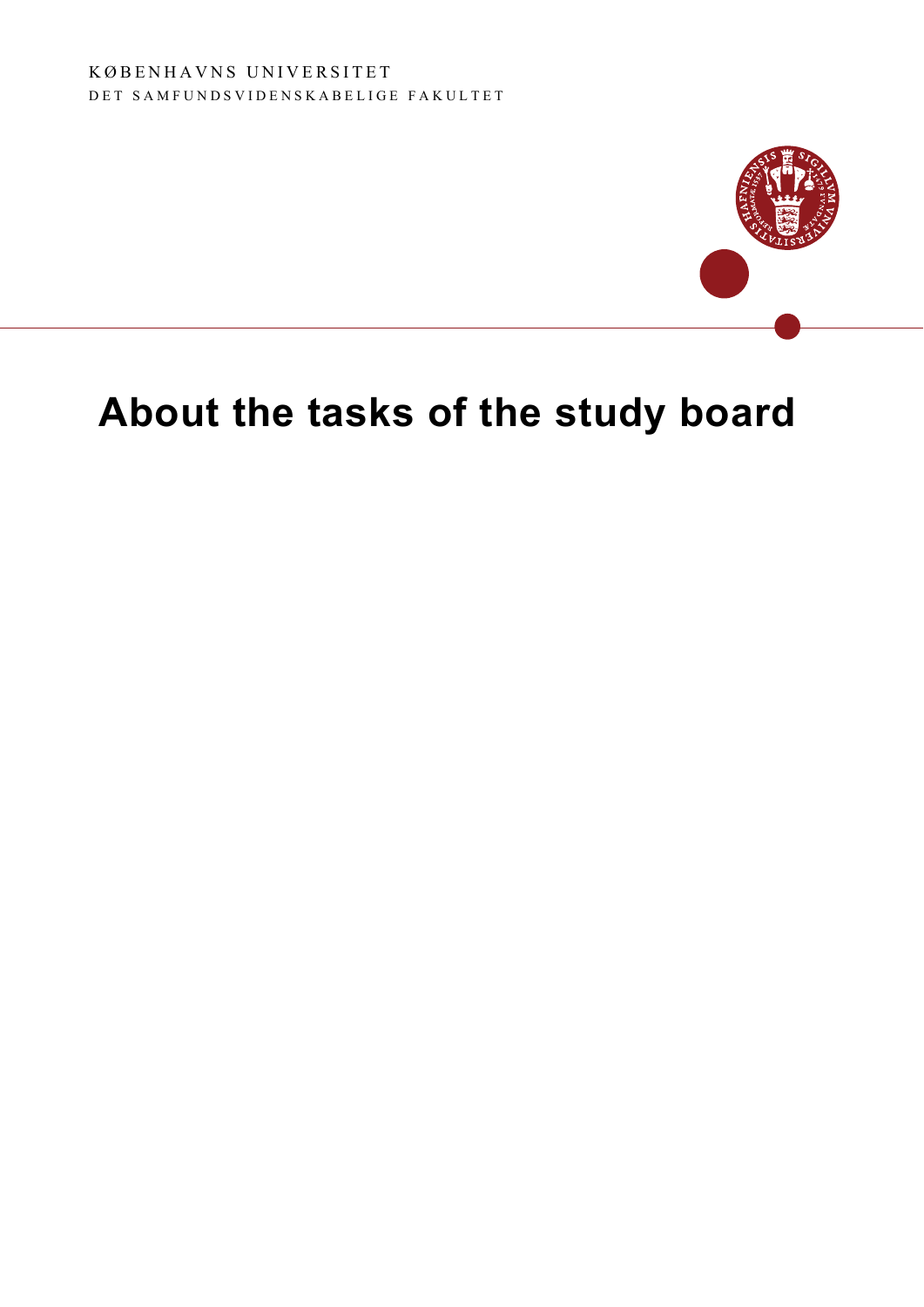# Indhold

| What is a study board?                                                         | 3 |
|--------------------------------------------------------------------------------|---|
| Which study programmes belong under which study boards?                        | 3 |
| What are the tasks of the study board?                                         | 3 |
| Curricula and course descriptions                                              | 4 |
| Course evaluations                                                             | 4 |
| Programme reports and evaluations                                              | 4 |
| Applications for exemptions                                                    | 5 |
| Pre-approvals and credits, including mandatory credit transfers                | 5 |
| How do I deal with confidentiality, disqualification and personal data issues? | 5 |
| Where can I find meeting dates and documents?                                  | 5 |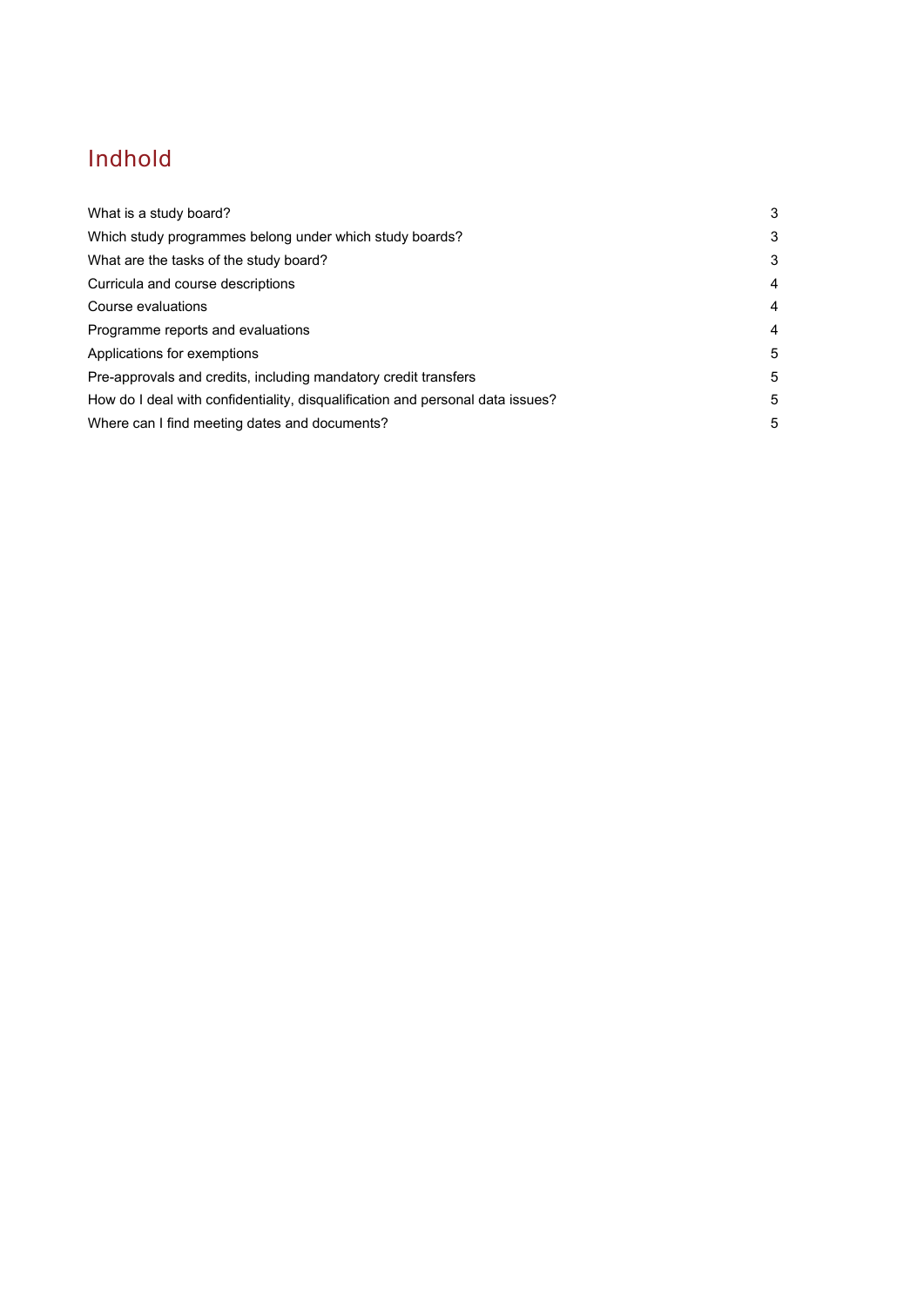### What is a study board?

The University Act stipulates that a study board is tasked with organising, implementing and developing the teaching activities and the programmes for which it is responsible.

A study board has rules of procedure. These rules of procedure are a written agreement governing the study board's tasks, such as defining when a study board is quorate and the tasks that may be delegated by the study board to subcommittees, the chairmanship or the administration.

SOC.SCI. has eight academic study boards. A study board has an equal number of academic staff (VIP) and students members. A study board member is elected for and represents an area of expertise associated with the academic field being represented by the member.

VIP members are elected every three years, and student members are elected every year. For this reason, each study board elects one chairperson from among its VIP members every three years and a vice-chair from among its student members once a year.

Each study board has its own secretary. The secretary to the study board assists in:

- facilitating study board meetings and writing minutes
- initiating SOC.SCI.'s processes and tasks in the annual cycle
- coordinating with other study board secretaries and the rest of the Study Administration Services at SOC.SCI
- communicating the study board's decisions to the department, students etc.
- seeking answers to questions from the study board and presenting the answers to the study board
- working to promote common (best) practices.

If you have any questions about your role as a member of the study board, the secretary to the study board is your initial point of contact.

### Which study programmes belong under which study boards?

The eight study boards cover SOC.SCI.'s portfolio of programmes, comprising:

- 7 bachelor's degree programmes
- 9 master's degree programmes
- 1 part-time master's degree programme (Political Science)
- 1 professional master's degree programme (Anthropology of Health)

Some study programmes are inter-faculty or interinstitutional. This means that they are offered in collaboration with other UCPH faculties or educational institutions. Some educational partnerships are international.

### What are the tasks of the study board?

As a study board member, you are involved in a number of tasks, including:

- Proposing revisions of curricula and course descriptions for approval by the dean
- Discussing and following up on the results of course evaluations
- Discussing study programme reports and evaluations
- Considering applications for exemptions from students
- Considering student applications for pre-approvals, credits and mandatory credit transfers (can be delegated to the administration, see the sections on exemptions and credits).

The tasks are organised in an annual cycle to ensure an even distribution across the year and so that all study boards work on the same things during the same time periods.

At SOC.SCI., we endeavour to ensure that practices are comparable, so that users and partners experience similar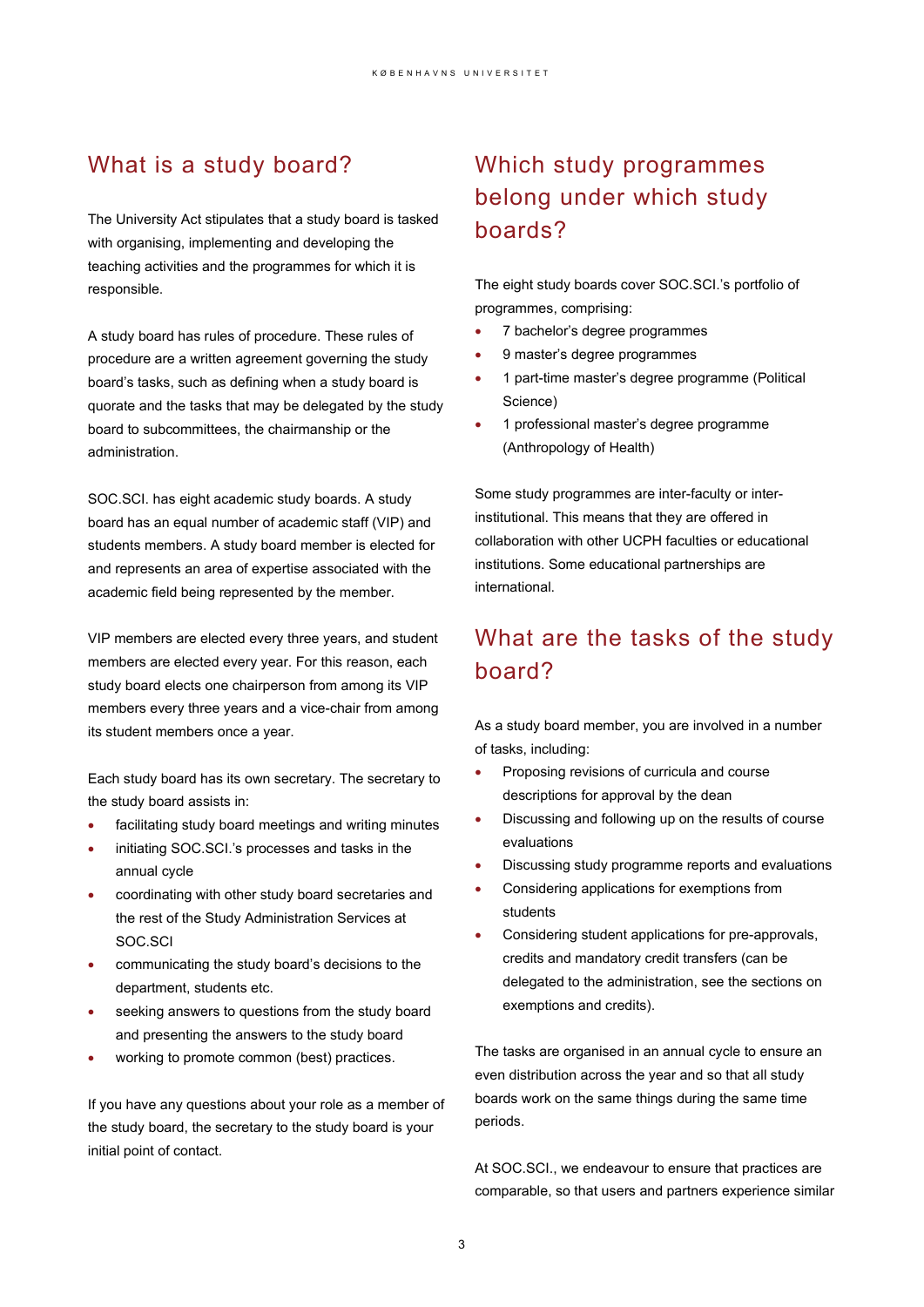standards no matter which study board they are dealing with.

### Curricula and course descriptions

As a member of the study board, you are actively involved in developing the curricula and course descriptions for the study programmes.

This is based on any changes to the curriculum proposed by the head of studies and any changes to the course descriptions proposed by the teaching staff or proposals from the study board itself. Thus, the study board and the head of studies work together on the programme's academic content, progression and forms of examination.

Before the study board can recommend curricula and course descriptions for approval by the dean, the administration must ensure that they conform with:

Applicable legislation and ministerial orders in the field of education, including:

the University Act, the Study Programme Order, the Ministerial Order on University Examinations, the Ministerial Order on Admission to Bachelor's and Master's Degree Programmes, the Ministerial Order on the Grading Scale and Other Forms of Assessment of University Education, and the Ministerial Order on the Master's Degree Programme;

#### Agreements at UCPH, including:

- [Year and timetable structure for UCPH](https://uddannelseskvalitet.ku.dk/quality-assurance-of-study-programmes/university-guidelines/)
- [Guidelines for study start](https://uddannelseskvalitet.ku.dk/quality-assurance-of-study-programmes/university-guidelines/)

#### SOC.SCI. rules and regulations:

- The common part of the curriculum, the programmespecific curricula (aka the 'programme curricula')
- [Teaching periods at the Faculty of Social Sciences.](https://kunet.ku.dk/faculty-and-department/socialscience/education_and_teaching/Pages/default.aspx)

You can find further details about the above-mentioned acts, ministerial orders and programme rules and regulations on **KUnet (in Danish)**, or you are welcome to ask your study board's secretary.

### Course evaluations

The course evaluations are part of the faculty's quality assurance system. The study board (or a subcommittee under the study board) plays an important role by helping to quality-assure, develop and improve of the quality of the teaching.

At SOC.SCI., we evaluate our instruction and teaching activities after each semester. At the beginning of the semester, the study board discusses whether to add specific questions to the evaluation forms.

Once the students have completed the evaluation, the study board considers the evaluation results at study board meetings. Study boards can comment on topics such as:

- specific course evaluations
- specific follow-up initiatives for a course
- the holding of classes
- course categorisations (A, B or C)
- courses that have been categorised as C for several years in a row.

Once a year, the head of studies compiles the results of all the student evaluations of the programme's courses for the preceding academic year and writes a report.

### Programme reports and evaluations

The study board quality-assures the programme(s) by discussing either the programme reports or the programme evaluations for each programme once a year.

The head of studies is responsible for writing either a programme report (once a year) or a programme evaluation (every six years). A programme report provides an annual status, while a programme evaluation is more comprehensive and includes visions and perspectives for the future of the programme for the next six years.

At the study board meeting at which the programme report/programme evaluation is considered, the study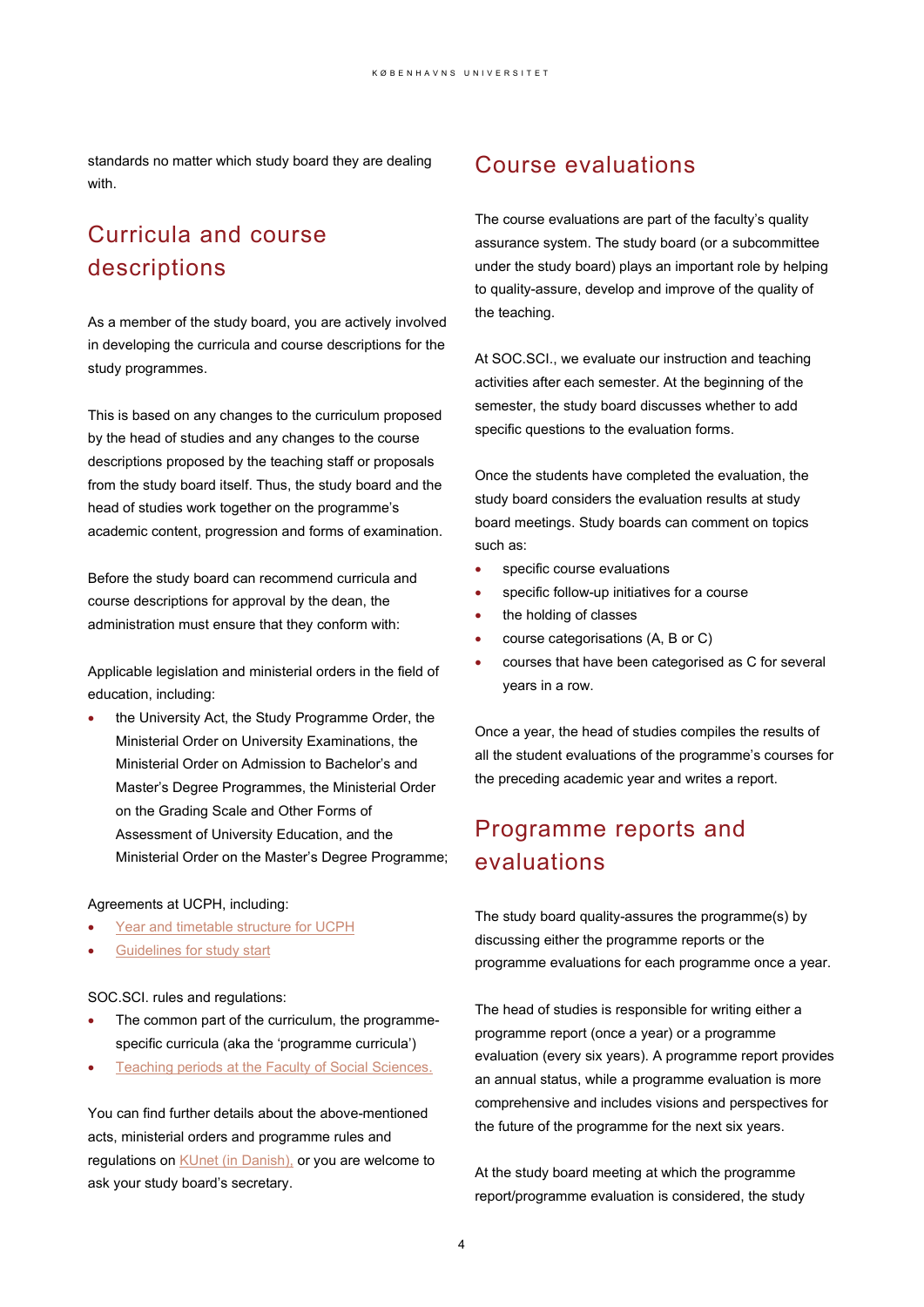board discusses topics such as dropout rates, completion times and initiatives for developing the programmes.

### Applications for exemptions

The study board is authorised to accept/reject applications for exemptions. The processing of routine and uncontroversial exemption and credit-transfer applications has in practice been delegated to the Study Administration Services, which can be seen from the study board's delegation document.

Each study board is assigned a secretary who deals with applications for exemptions, including:

- Pre-processing, compliance control and the recommendation of exemption decisions to the study board
- Sending cases for consultation to the head of studies
- Sending decisions to students
- Communicating the study board's decisions to other relevant stakeholders
- Helping to ensure that decision practices are aligned across all study boards.

Well in advance of the meeting, you will receive the documents necessary for processing the applications for exemption.

## Pre-approvals and credits, including mandatory credit transfers

Applications for pre-approvals and credits are considered on an ongoing basis, and applications for mandatory credit transfers are processed as part of the admission process for bachelor's degree and master's degree programmes.

In practice, most study boards have delegated this task to the head of studies and the administration, which means that the study board does not see these cases as part of their daily work. At least once a year, the study board is informed about the decisions made in cases concerning pre-approvals and credits during the preceding period.

### How do I deal with confidentiality, disqualification and personal data issues?

As a member of the study board, you are subject to a duty of confidentiality, as set out in Part 8 of the Danish Public [Administration Act](https://www.retsinformation.dk/eli/lta/2014/433) (in Danish).

This means that all applications and decisions in cases must be treated as confidential.

Please note that you are disqualified from taking part in the consideration of an application concerning a relative or close friend of yours. You are not disqualified if your relationship to the person is a friendly acquaintance.

As a study board member, you must know how to process and store personal data. For example, you may only use your KUmail account (and not your own personal email account) for study board tasks. As a new member of the study board, you will receive a memo setting out the guidelines on confidentiality and the processing of personal data by the study boards (Available in Danish only '*Retningslinjer for tavshedspligt og håndtering af persondata ved sagsbehandling i studienævnene*').

## Where can I find meeting dates and documents?

Six to eleven ordinary study board meetings are held each year. The meetings are booked by the secretary to the study board via Outlook. A constituent meeting is held every year in early February. The chairperson and vicechair are elected at this meeting. The vice-chair is elected every year, while the chairperson is elected every three years.

Each study board has a website where you can find:

- an overview of all planned meetings
- information that is relevant to your study board
- minutes of previous meetings
- the study board's delegation document
- rules of procedure